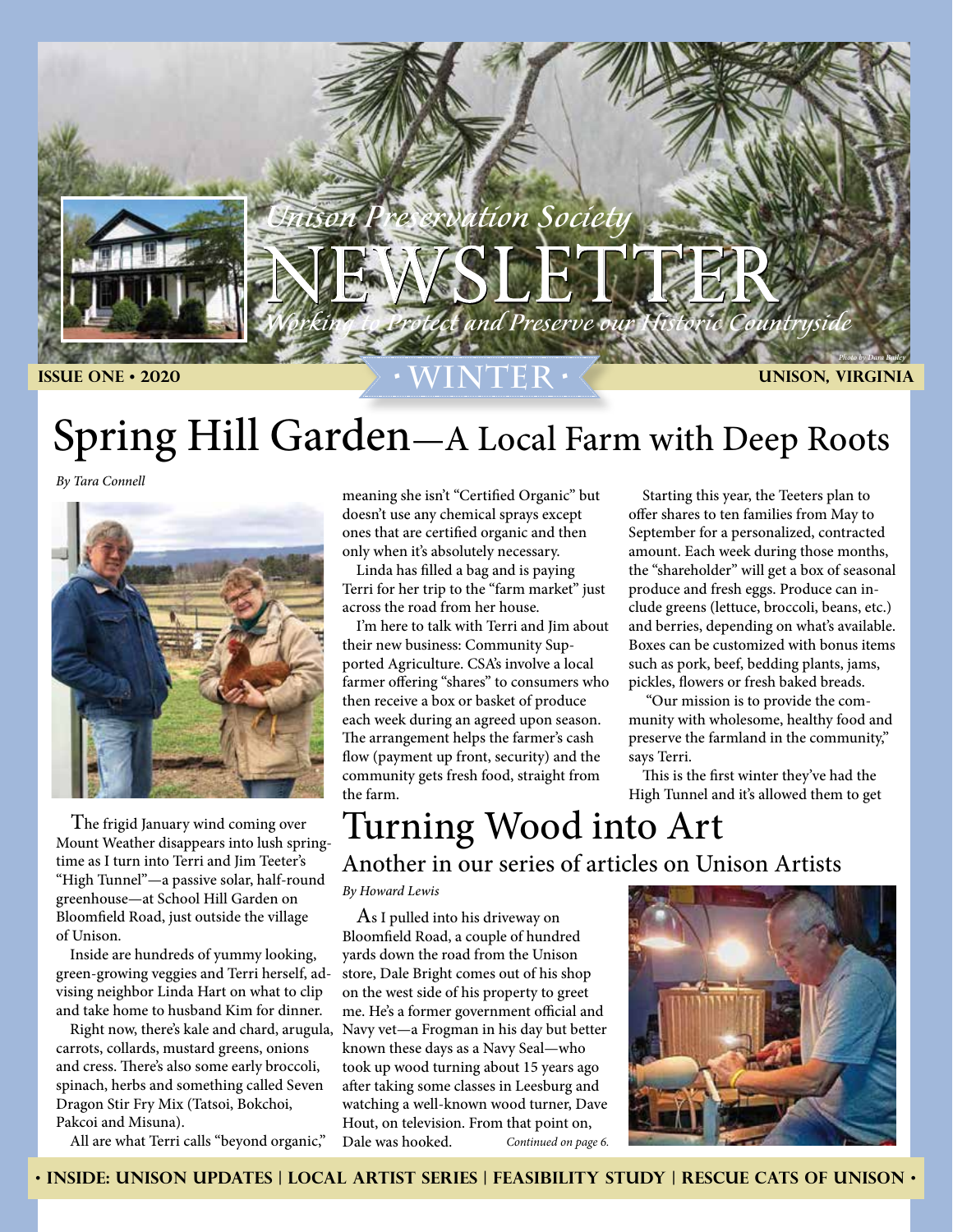ahead of things before they launch the CSA. As a result, they've been able to provide greens and herbs off season to her daughter's restaurants, to local farm markets and some customers like the Harts. They also are selling chicken and duck eggs and pork from the pigs they raised then slaughtered around the holidays.

 Terri's daughter, Rebecca Dudley Lage, owns the Market Table Bistro in Lovettsville, Market Burger Fries and Shakes in Purcellville and Cocina on Market in Leesburg.

 Clearly growing and selling things in Unison is nothing new for the Teeters. They have been providing fresh farm-totable goodies to neighbors, restaurants and Farmers Markets in the area for ten years now. What's more, this work is in



*Terri and Jim Teeter's "High Tunnel" is full of Winter crops including kale, chard, arugula, carrots, collards, mustard greens, onions, watercress and more.*



Terri's DNA. She is the fifth generation to be farming and doing business in the Unison area. Yes, that's generations.

 Terri is the daughter of June and Robert Craun, who ran the Unison Store and Tiny Acre Farm on Foxcroft Road. Her "granddaddy" was Josh Craun, Huntsman for the Piedmont Hunt. He bought School Hill Garden when he retired. "Five generations have driven a nail into this house," she said. (Her daughter and grandchildren also have lived there.)

 Terri's mother was a Saffel, the family that ran the Unison store for three generations after her great-grandfather Henry W. Saffel bought it in 1914 from E.A. Milhollen (ok, I'll keep going: Mr. Milhollen bought it from L.E. Hutchison who opened it in 1888).

 And just when you thought their community roots weren't deep enough, School Hill Garden's main building and the house in which Terri currently lives is the old Unison-Bloomfield School House (*http:// unisonva.org/articles/Unison-Bloomfield-School/Unison-Bloomfield-School-article-2017.html*). The barn out back is where children used to put the ponies they had ridden to school that day.

 Schools are a theme as well in the Teeter world. Terri teaches fifth-grade science at Mountain View Elementary in Purcellville. Jim retired last year as head custodian in Banneker Elementary in St. Louis and once worked at Middleburg Elementary.

 How Terri manages the farm operation and teach full time is a wonder, really. Among the first things I noticed on my visits to School Hill Garden was how clean and tidy everything is and how healthy the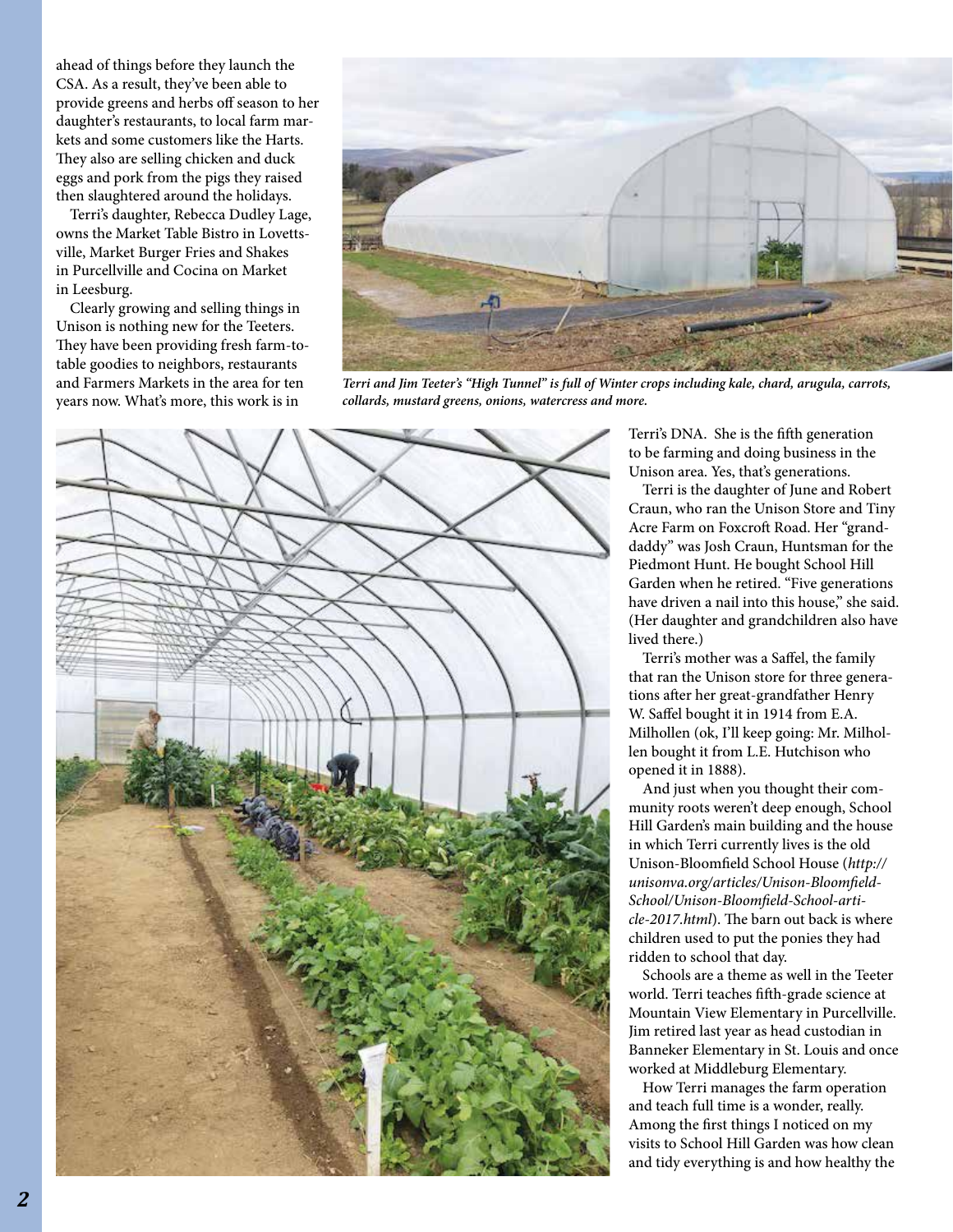

chickens and ducks look. "She's a stickler," says Iim.

 Her work area is filled with seed pods and the envelopes she's filling to sell. Nearby shelves and the refrigerator are stocked with homemade jams and pickles ready to bring summer onto winter dinner tables.

 The brood of Red Sex Link and Buff Orphington hens follow Terri around as if she's their mother. Ducks of multiple breeds happily quack about. Eggs are all the hens and ducks provide. "I get to



*Linda Hart picks a harvest of fresh greens. The brood of Red Sex Link and Buff Orphington hens supply eggs for the CSA.*

know them so I just can't," she said, looking a little sheepish and not finishing the sentence with the obvious.

 She has no such qualms about the pigs she raises or the steers and heifers. The

 "Right after Dad died (12 years ago), Ronnie and I told Mom we would carry on the farms," Terri said, causing tears of joy. Ronnie Craun is Terri's brother and runs Tiny Acre Farm on Foxcroft Road, the larger of the family's two farms.

Brother and sister acquired their "seed



*Once the school stable for kids' ponies, the barn now houses chickens and ducks.*

cows, Lucy and Suzie" ten years ago. Their operation now has 19 head, among them five steers and four heifers, mostly at Tiny Acres. Two more babies are due in May.

cattle's moms, however, are a different story. around. One is retired and the other will And Suzie and Lucy? They are still be after her last calf is born this spring. Both cows will be turned out to pasture. Looking sheepish again, Terri—the otherwise hardened farmer—says she couldn't do anything but keep them around. "They've been too important to us."

 So with heart, lots of experience, and deep community roots, the Teeters are enthusiastically embarking on this new CSA business, opening their doors to Unison and working hard to get it started. Indeed, the excitement is palpable as we walk around School Hill with its new High Tunnel, a new green house built by Jim, spanking clean hen house and roost, even the cleaned-out, ready for the next occupants pig sty.

 Says Jim: "We're passionate about what we're doing."

### More CSA Info

If you would like to purchase a share, call Terri at 540-454-5065 or visit School Hill Garden at the Purcellville Farmer's Market on East Main Street, Saturdays from 10:00 a.m.- 1:00 p.m. (Winter hours) Visit their exhibit at the Loudoun Grown Expo on February 29 at the Bush Tabernacle Skating Rink in Purcellville. Updates are on the School Hill Garden or Tiny Acre Farm Facebook pages.

*Photos by Tara Connell.*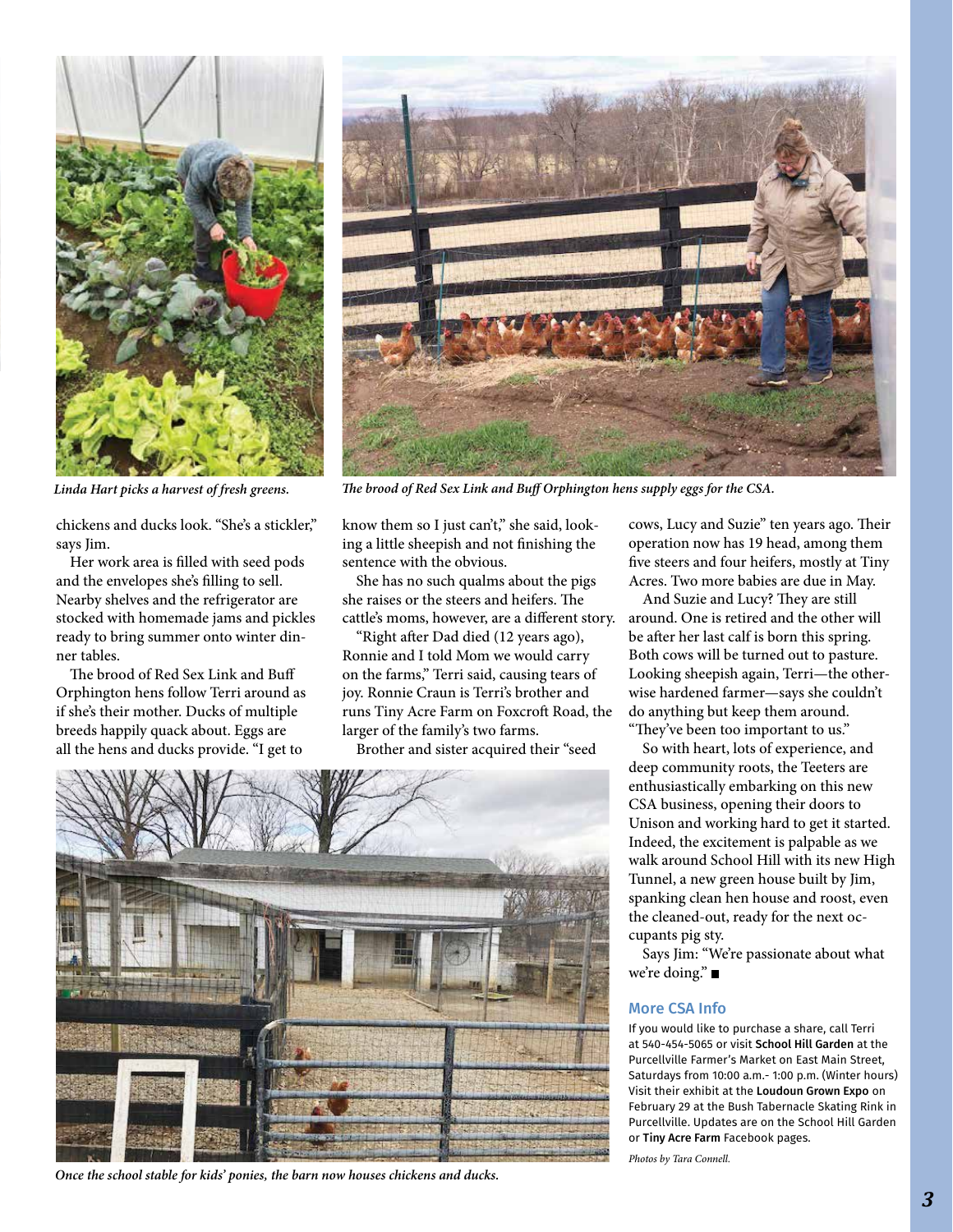# Winter Update in Unison

*By Tara Connell, President of the Unison Preservation Society*

 It seems like our wonderful Unison Heritage Day was years ago, right? Well, it was only a few busy months ago and it was a great success, thanks to your generous sponsorships, ticket sales and the silent auction. Thank you Unison.

 Also a success at Heritage Day was our introductory Art Show and Sale, featuring Unison Artists including Laura Hopkins, Joan Gardiner, Avis Hodge and Dale Bright. So, as promised, we are announcing that we will hold a Spring Art Show and Sale the last weekend in April (the 24th, 25th and 26th) to end this weird weather Winter.

 Along with our art show will be a community yard sale called "Unison's Attic" on April 25 from 8:30 a.m. to 5 p.m. (Rain date will be April 26.) SAVE THE DATES!

 Hopefully everyone in the Unison area will begin saving up their stuff to sell at family tables on the Unison Store Village Green. Unison Preservation Society (UPS) will do the advertising, sell food, provide some entertainment and do clean up for a small share of the profits or a table rental charge.

 The goal for UPS is to show off our amazing Unison artists, provide a safe, fun venue for a community yard sale and to raise money for the store and for UPS's preservation efforts. (Avis Hodge, for instance, just won the Clemente Faculty Award at The Art League Patrons Art Show in Alexandria for her watercolor "Early Morning.")

 More details on how to reserve space in Unison's Attic will be forthcoming. Interested artists should contact Laura Hopkins at *laurahopkins5@gmail.com*. People interested in becoming sponsors should contact me, Tara Connell, at *tara@rstarmail.com*.

 This Fall's Heritage Day helped replenish UPS's treasury after several years of expenditures to support local preservation efforts and our work to repair and improve the store (love the new sign, yes?), including attacking nagging water and plumbing problems (see the water story in this issue). We also have had some serious preservation issues to address in the past two years. Among our efforts:

- Restoring Unison to the list of Loudoun Historic Villages in order to give the residents of Unison a stronger say in our planning and zoning rights. We were surprisingly dumped from the list of villages when the new County Plan was approved. Getting us back on is a priority. • Participating in the Loudoun Preservation Coalition's efforts to ensure the current rewrite of Loudoun's Zoning Code protect the Rural Western portion of
- the county.
- Monitoring the county's rural road network. Preserving our road network is essential to keeping Western Loudoun free from inappropriate development.
- Monitoring and assisting other Loudoun villages in their preservation battles such



*UPS President Tara Connell (center) with 2019 Heritage Day volunteers Mary Ann Bell (left) and Karen Chase (right).*

as the Aldie firehouse placement, Willisville's listing on the National Register of Historic Places and a cluster development in St. Louis.

•Ensuring that Unison remains Unison, one of Loudoun's most enduring and beautiful historic, crossroads villages. That includes support of other historic buildings and facilities in our village such as our Methodist Church and Civil War Battlefield markers.

 Expenditures to accomplish these efforts include the cost of the newsletter, mailings, repairs and maintenance of the store, community outreach and signage costs, donations and support to other organizations.

 With our new, second fund-raiser we can create a reserve fund for the store, a preservation war chest and begin some capital projects at the store. And again, thank you Unison!



*The village of Unison comes alive at Heritage Day with neighbors and friends enjoying a perfect fall afternoon in early November.*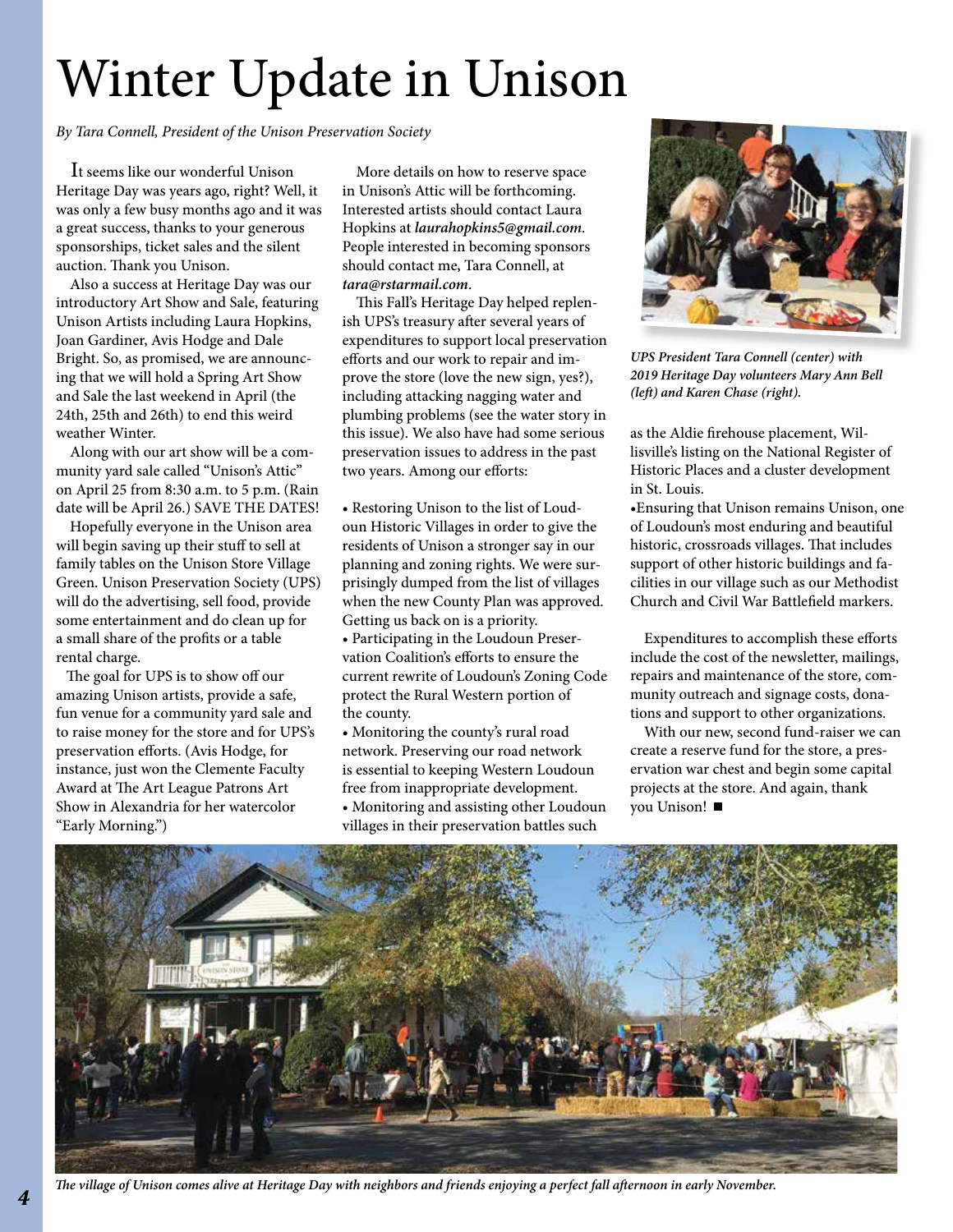

# Scenes from Heritage Day





*From the top:* **(1)** Bluegrass music by Willow Branch; **(2)** Local art show; (**3)** BBQ and craft beer on tap; (**4)** and (**5)** Piedmont Hounds make their annual visit; (**6)** Oysters on the half-shell; (**7)** Kids enjoy the moonbounce; **(8)** Joan Gardiner and her delicious Unison Honey; (**9)** Laura Hopkins and Harry Bigley; **(10)** Mayo Brown and friends; (**11)** Dedication of tree in memory of long time Unison resident, Dody Vehr.















*5*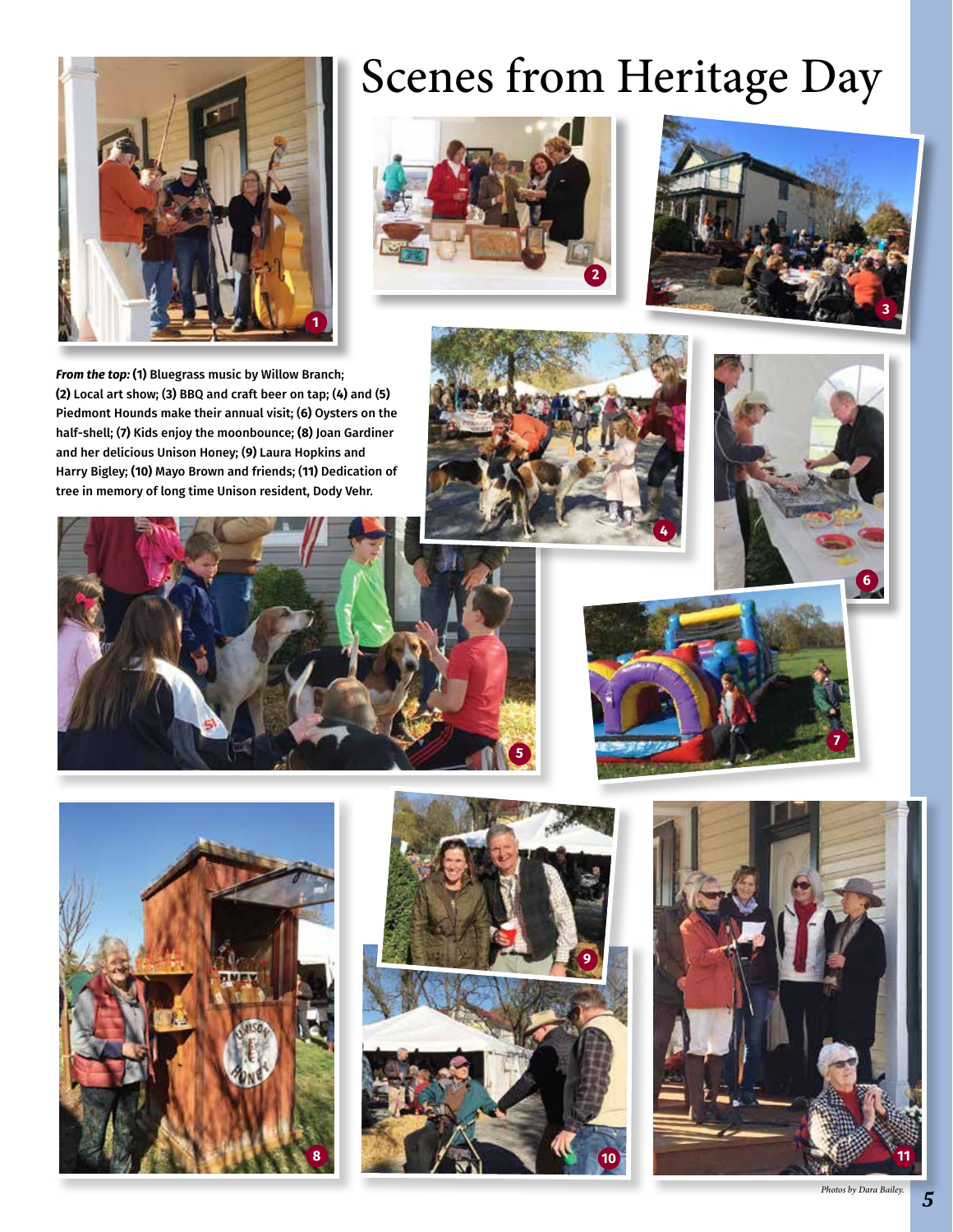### *Artist series continued from page 1.*

 "It is an addictive hobby," he admits. But he comes by it honestly: His grandfather, a mountain man in the Appalachians of North Carolina, was a skilled wood worker who could make anything out of wood. Most of Dale's own skills in wood turning are also self-taught.

 As we begin to talk, it is pretty clear that I have a lot to learn about this subject.

 My first question: When he starts making a wooden bowl, for example, does Dale see that bowl in a particular piece of wood or does he just decide that this piece of wood is going to be a bowl whether the wood likes it or not? The answer is that Dale sees the bowl in the wood before he starts to work. He points to a stump of wood on the floor, which is about two feet in diameter, and asks me where the bowl is in that piece of wood.



*Dale's beautiful bottle stoppers make wonderful gifts for the wine lover.* 

 I flunk the test—thinking the center bowl would be in the middle of the tree stump and the edges on the outside of the

*..."when I am looking at all those tree rings radiating out from the center of the stump, I am actually looking at the side of the bowl, not its center."*



*Tranforming a piece of maple into a 15" vase from start to rough cut.*

stump where the wood meets the bark. Wrong. Dale explains that "when I am looking at all those tree rings radiating out from the center of the stump, I am actually looking at the side of the bowl, not its center."

 Besides making bowls (usually getting a nest of two to three out of a piece of wood), Dale also makes vases, wine stoppers, lidded boxes, game calls as well as something called near-spheres—sort of wooden urns that aren't perfectly spherical but "nearly" so. I don't even try to find the near-sphere in the next piece of wood Dale shows me, but I am sure it is in there somewhere.

 The collage of photos to the left show a piece of maple on a lathe in Dale's shop literally "turning" into a piece of art—in this case a 15-inch vase. Creating something like this is "all about feel and eye," Dale says. He shapes and hollows out the wood with a variety of handheld tools ranging from a bowl gouge to sandpaper as it spins on the lathe. In the last photo in the collage, the vase has taken shape but it still has a long ways to go before it is finished. It will be put on a shelf to dry for 6-8 months before Dale puts it back on the lathe for final finishing work and oiling—maybe in time for 2020 Unison Heritage Day!

 Dale admits that he gets into fights with some of his pieces as he tries to figure out how best to bring out the character of the wood. He's been in a fight for a couple of weeks with the near-sphere that he had on his lath on my recent visit.

Before all of this takes place, however,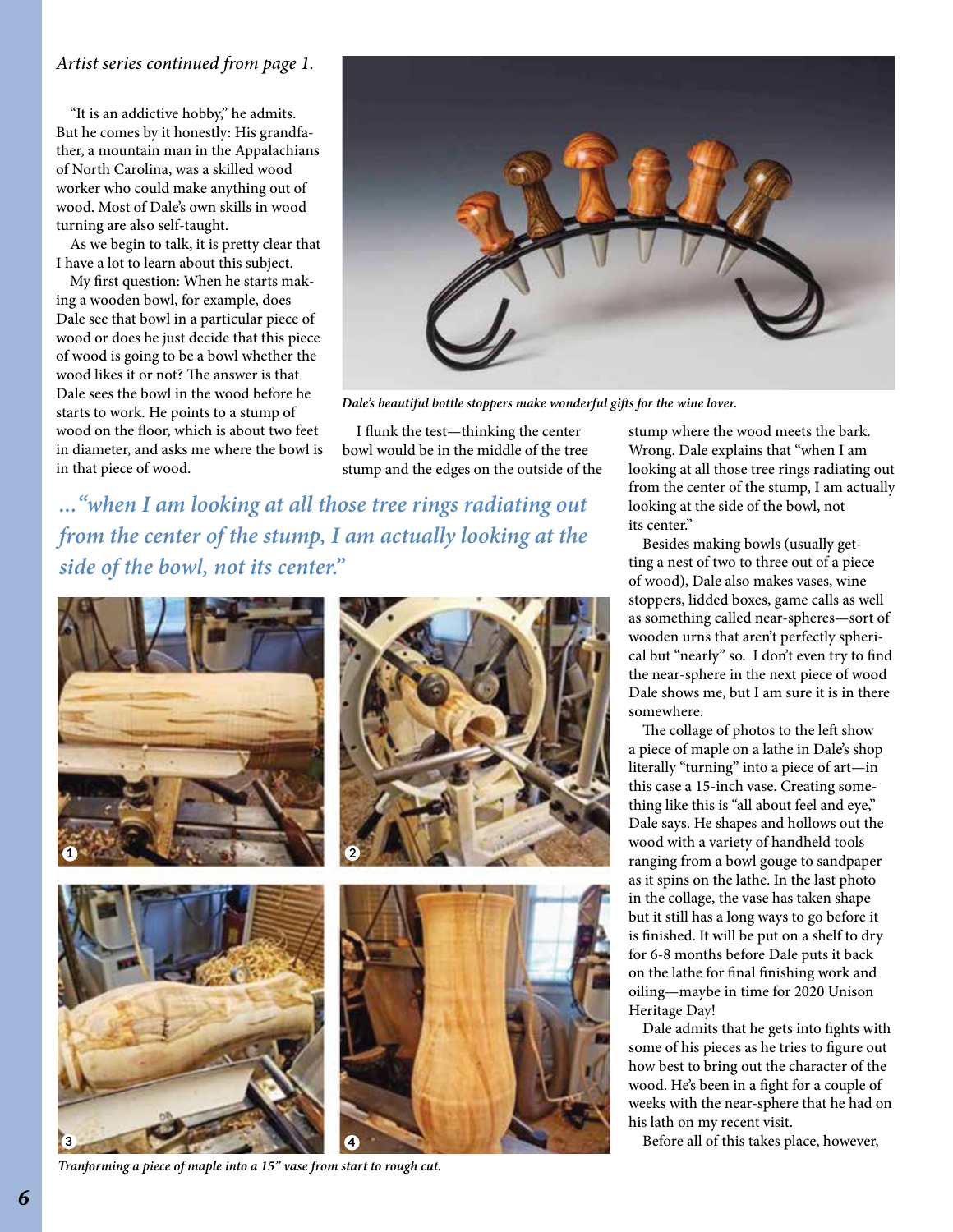you obviously have to start with a piece of wood—but not just any piece of wood. Dale is looking for wood with character. On rare occasions he may buy wood, but for the most part he uses the dead trees that his friends and neighbors bring him.

 He has a couple of good-sized logs sitting out in his yard that are in various phases of weathering. He'll "rough cut" these with a chainsaw and bring them indoors to dry out. Once the wood has dried sufficiently, Dale uses a band saw to create "blanks" that he can begin to work with on his lathe.

 Dale is picky about the wood he works with. To begin with, he needs a sizeable tree trunk to make a decent-sized bowl or near-sphere. A tree that's 24 inches across produces a bowl of around 16-inches in diameter, for example. And Dale is particular about the types of trees he works with, preferring maple, cherry, elm, black walnut, black gum and Osage orange. He also works with the burls (bumps) found on trees trunks throughout this area.

 One of the most unique woods in Dale's inventory is ambrosia maple or worm wood—the name deriving from the wood's distinctive patterns. Actually, Dale explains, worms have nothing to do with these patterns. They are caused by a beetle whose enzymes create the patterns. By the time Dale is working with the wood, the beetle is long gone, but the patterns are still there waiting in the wood for someone to bring them out into the daylight, so to speak. That's Dale's job.

 The patterns of the ambrosia maple can be seen in the photos below.

 After my introduction to the art of wood turning, we sit down at Dale's computer and look through dozens and dozens



*Hollow Vessels Made of Cherry (l) and Black Walnut (r).*



*Ambrosia Maple Near-Sphere (l) and Bowl (r).*



*Coring some Rock Maple bowls.*

of pictures of bowls, vases, near-spheres, bottle stoppers, canisters, lidded boxes and other objects that he has created over the years. He stops on one photo of what appear to be 4-5 inch wooden stakes. "What do you think these are," he asks. I don't have a clue. "Vampire stakes," he announces. A few years ago, a customer ordered 50 of them to send out with invitations to a Halloween party. You apparently really have to know your wood when it comes to making vampire stakes. "Stakes made out



of locust work best on Loudoun County vampires," Dale deadpans, "While you want to use maple and oak on vampires in Fairfax County." Who knew?

 I leave Dale's home in Unison a lot wiser about wood turning than when I arrived and, once again, appreciative of the talented artists who live all around us in the Unison neighborhood. To see more of Dale's work, including the vampire stakes, check out **Hunt Country Wood Turner** on Facebook. *Photos courtesy of Dale Bright*

### Water and Sewer for Unison? Decision time at hand

 March 31 is the deadline for telling Loudoun County if Unison is interested in studying whether it's possible to bring water and sewer to a section of the village.

 At least 60 percent of the residents of a mapped water/sewer target area need to agree to a study by that date for the county to do the feasibility study. The study area includes about 30 residences along Bloomfield Road to Furr Road and in the village proper along Unison Road.

 The study's target area includes homes that traditionally have suffered the most severe water shortages and/or have self-identified as having septic concerns. Some have been identified in a county study as having septic issues.

 The study area was decided by a group of village volunteers who have been working on the project since 2017.

 Residents of the study area will be invited to an information meeting and petition signing to be scheduled in the near future. An information packet will be sent to relevant addresses shortly. More information about the project also is available at:

*https://www.loudoun.gov/DocumentCenter/View/117160/Prioritization-Manual*  **and**

*https://www.loudoun.gov/DocumentCenter/View/117162/Water-and-Wastewater-Projects-Funding-Policy*